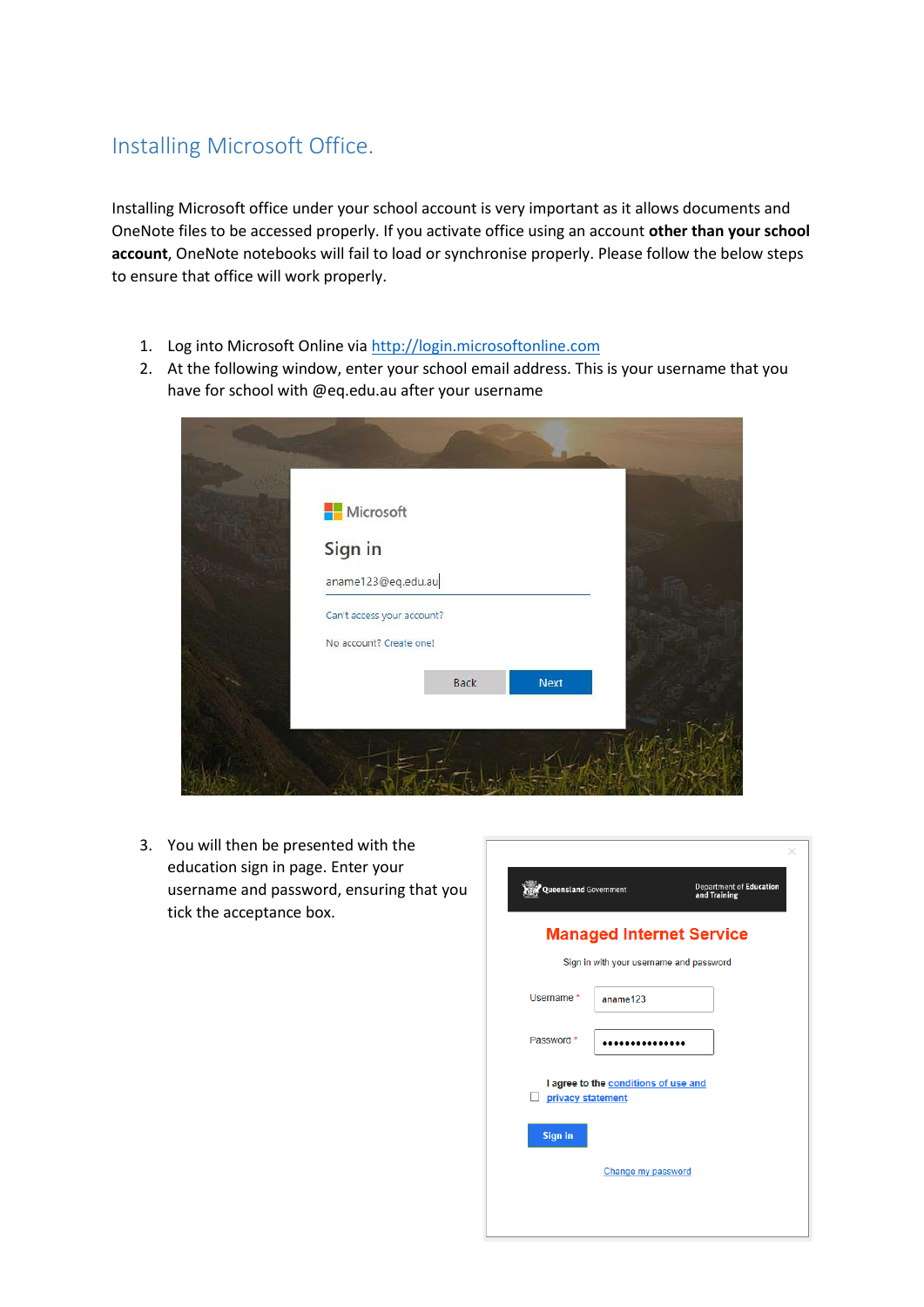4. Once Logged In, you will be presented with your office homepage.

| 扭 | Office 365 |                                     |                        |           |             |                  |              |                         |                         |                                  |                  | ٥٩ | $\Omega$ | $\sqrt{2}$<br>ශ |
|---|------------|-------------------------------------|------------------------|-----------|-------------|------------------|--------------|-------------------------|-------------------------|----------------------------------|------------------|----|----------|-----------------|
|   |            |                                     | <b>Good morning</b>    |           |             |                  |              |                         | $\circ$<br>Search       |                                  |                  |    |          |                 |
|   |            | Apps                                |                        |           |             |                  |              |                         |                         |                                  | Install Office V |    |          |                 |
|   |            | $\circ$ z<br>Outlook                | $\epsilon$<br>OneDrive | W<br>Word | ×∃<br>Excel | PE<br>PowerPoint | N<br>OneNote | $\bullet$<br>SharePoint | N <sub>3</sub><br>Class | 国<br>Forms                       |                  |    |          |                 |
|   |            | Explore all your apps $\rightarrow$ |                        |           |             |                  |              |                         | Notebook                |                                  |                  |    |          |                 |
|   |            | <b>Documents</b>                    |                        |           |             |                  |              |                         |                         | $\bar{\uparrow}$ Upload and open | New $\vee$       |    |          |                 |

5. On this page, over on the right hand side, click "Install Office"



6. Select Office 365 apps from the dropdown menu